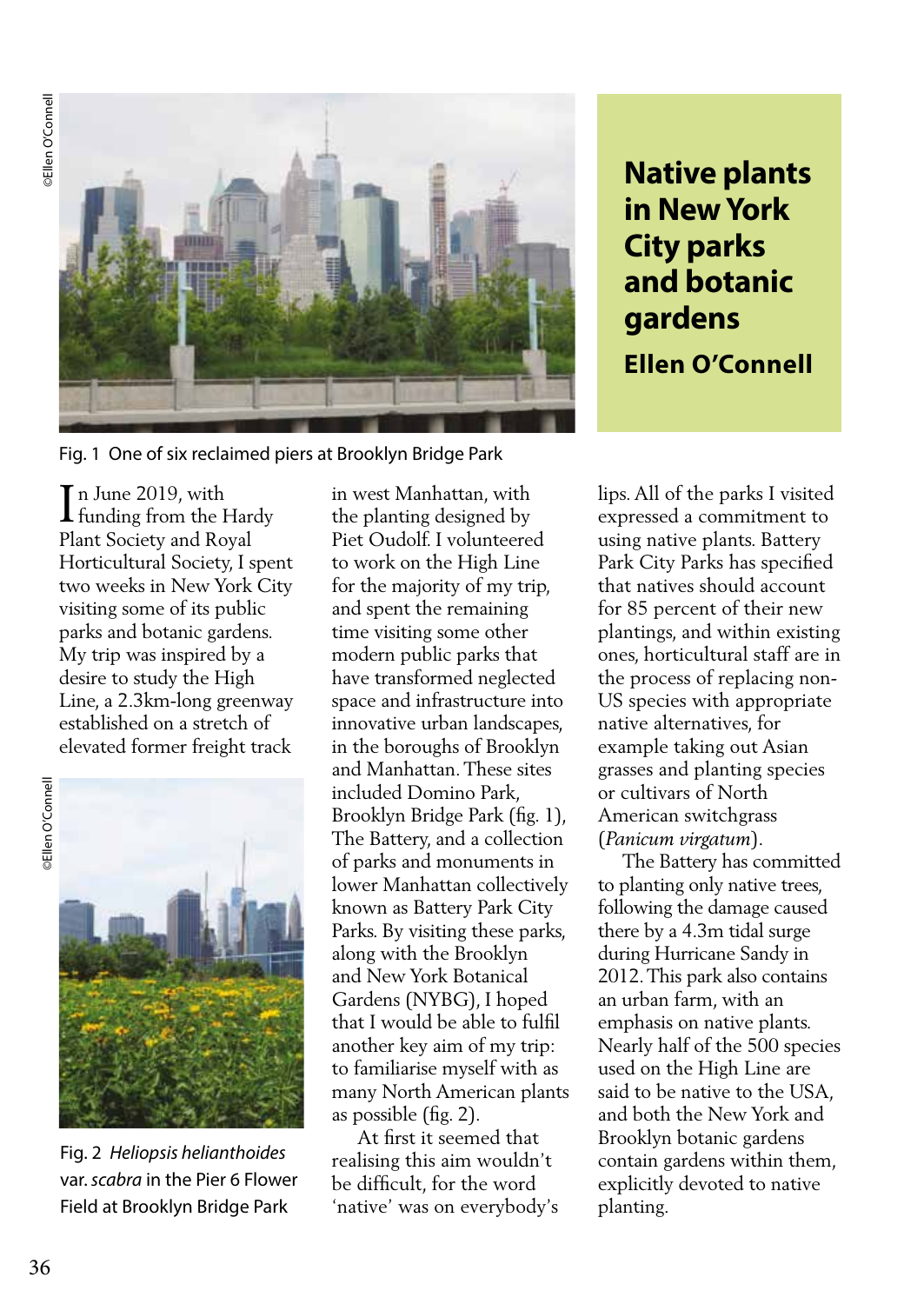Yet, for all this talk of natives, two things were a little unclear to me. Precisely what was meant here by the words 'native plant'? And how could I and other park visitors identify them?

 Applied to plants, the word 'native' eludes a completely satisfactory definition. It was first defined in a botanical context by HC Watson in the mid-19th century, to denote a species that was indigenous to a country, without having been introduced by human agency. Here, a native was viewed in opposition to an alien species, which though it may have become established in a place, was reputed or known to have been first introduced from other countries. Despite repeated use since then, little significant progress has been made in refining this definition.

 There was a surge in the popularity of native planting in the USA during the 1990s, loosely described as a 'native plant movement'. Here, advocates called for the use of native species in gardens and habitat restoration projects, in response to the threats posed to ecosystems by humans, climate change and invasive alien species. Yet, in spite of how widespread the word has become, few enthusiasts can offer a precise definition of the term in this American context, and it remains ambiguous (fig. 3).

 Some would claim that only plants growing in the USA prior to the time of the European colonisation of North America should

qualify as indigenous. But the geographical area that a plant is native to is a subjective parameter: a plant might be native to a state, a particular ecological region, or the USA as a whole. It seemed that in most of the parks I visited, this very broad, country-wide definition of the word was being applied.

 Identifying these USA natives within park environments presented a further challenge. In an interview with the website Mother Nature Network, Andi Pettis, former Director of Horticulture at Friends of the High Line, made the point that Piet Oudolf's mingling of USA natives with Asian and European garden varieties, though it may evoke midwestern American landscapes, may mislead visitors to assume the park's plantings are more native than they actually are (fig. 4).

 Plant labels were not generally used; except in some parks, for specimen trees. Plant provenance wasn't noted, and herbaceous material was rarely identified. In the case of public parks, widespread labelling is probably more trouble than it's worth; the High Line experimented with labels in the past, but discovered that this encouraged visitors to ramble through beds more than they were already wont to do. It would appear then that it is not feasible for parks to explain clearly to visitors what portion of their planting consists of natives.

But it was encouraging to find that for those wishing to learn more about the plants used in park designs, information was often readily available, either in the form of talks and tours, or online.



Fig. 3 Urban vegetation at Brooklyn Army Terminal natives or weeds?



Fig. 4 *Knautia macedonica*  'Mars Midget' is not a north American native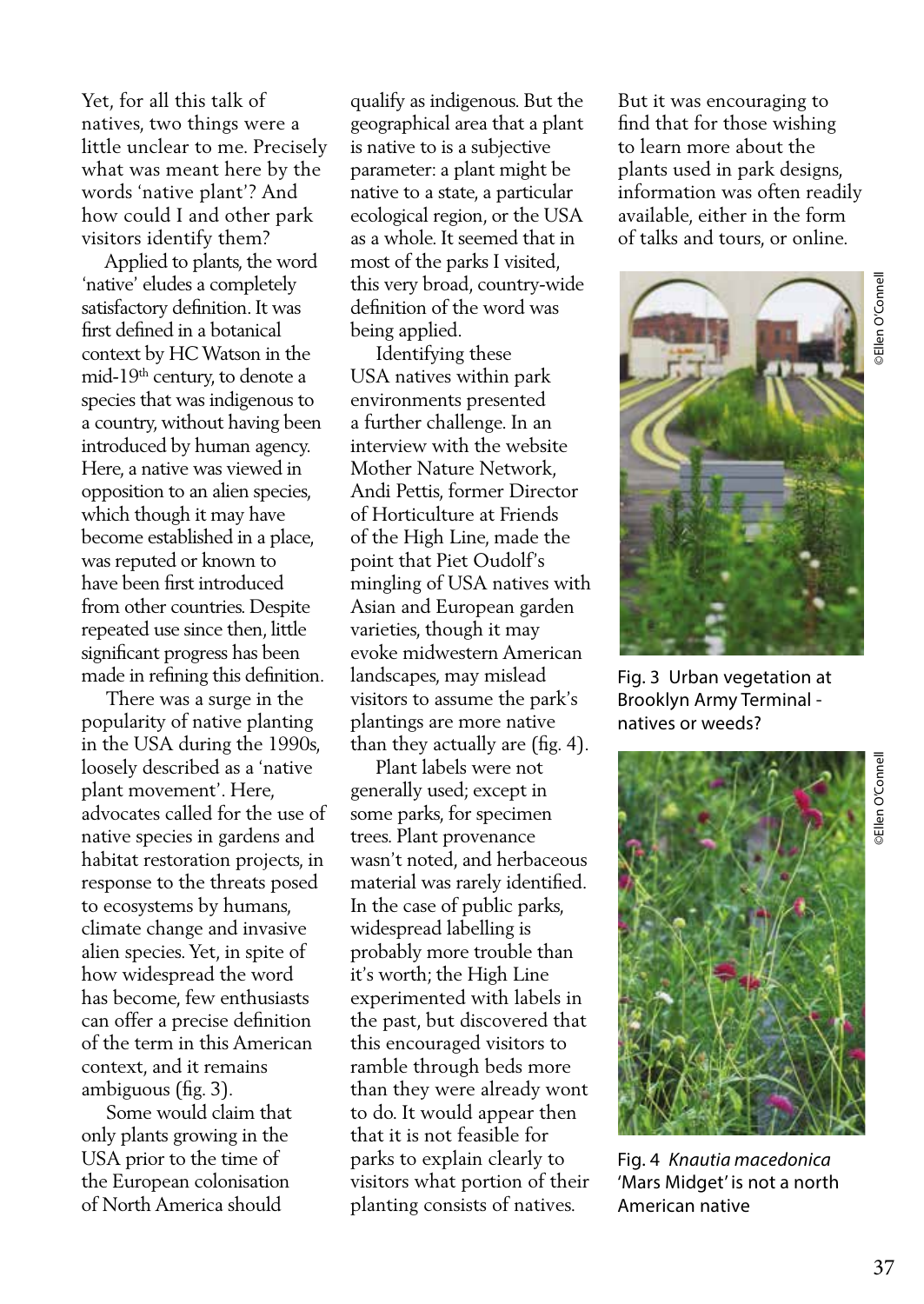**DEllen O'Connell** ©Ellen O'Connell ©Ellen O'Connell



Fig. 5 *Echinacea purpurea* 'Vintage Wine' in the High Line's Washington Grasslands



Fig. 6 *Amsonia hubrichtii* at Hudson River Park

Nearly all of the parks I visited published a full plant list – or even more useful – seasonal bloom lists. In the cases of Brooklyn Bridge Park and The Battery, these also noted whether a plant was native or not.

 It is perhaps not surprising that public parks do not aim to educate visitors about natives to quite the same degree as

botanic gardens, for which education is counted as one their central roles. During my visit to the NYBG, Michael Hagen, curator of the Native Plant Garden (a separate garden within the NYBG), explained that it had been designed to help change people's perception of native plants (in this case, native to north-eastern North America) as weeds. To this effect, an English-style mixed border has been created at the entrance of the garden, to demonstrate to visitors that you can achieve a highlycultivated finish with readily available, north-eastern native species and garden cultivars of plants such as penstemon and echinacea (fig. 5).

 Within the Native Plant Garden itself, visitors move through a series of naturalistic environments, from dry woodland to wetlands and open meadow, and encounter a range of native plant communities. But providing effective

interpretation for visitors is no easy task for botanic gardens either: Hagen explained that working out how best to educate visitors about the plants in the meadow, which can either be viewed as a whole from the boardwalk, or in detail via the path meandering through, is something of a work in progress, potentially involving the use of explanatory plaques, or a smart phone app.

 Definitions and interpretation aside, it was the aesthetic value of North American plants that I was most keen to explore, and after visiting New York City's public parks and botanic gardens it was easy to see why designers were so willing to embrace the native palette. The bluestars *Amsonia hubrichtii* and *A. tabernaemontana* var. *salicifolia* were called upon again and again to furnish beds with great hummocks (to 90cm in height and spread) of alluring texture, in a way that clipped mounds of evergreen box or yew might be used in the UK (fig. 6). Oak-leaved Hydrangea (*H. quercifolia*) was similarly employed near the backs of borders, to deliver height and drama in the form of its large leaves and conical panicles of cream flowers (fig. 7).

 At the High Line, herbaceous material is not cut back until March. Oudolf's designs rely on tall deciduous grasses and perennials for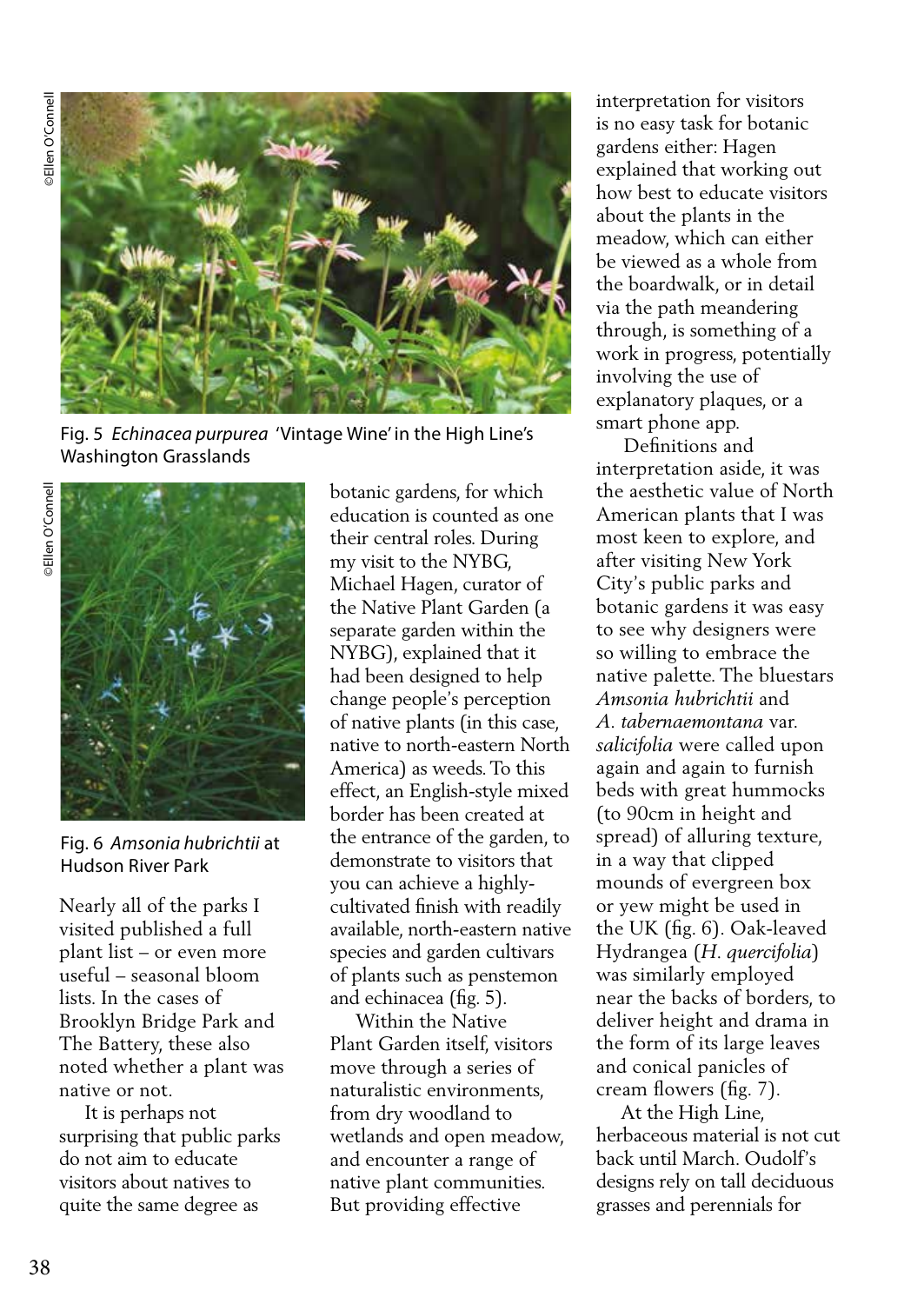structure during the winter months. A case in point is the Northern Spur Preserve, a section of the High Line which is dominated by sturdy clumps of northern sea oats (*Chasmanthium latifolium*) and two species of gillenia (*G. stipulata* & *G. trifoliata*) that are covered in white starlike flowers in May. All sport stunning autumn foliage in hues of copper and gold. After they are cut back, the relative emptiness of the beds opens a view to emerging bulbs, new spring growth, and of course the (re-laid) railway tracks the park is named after.

 Whether in flower or not, grasses were certainly making their presence felt during my visit. Airy and delicate, the bead-like flowers of crinkled hair grass (*Deschampsia flexuosa*) tickled the chins of taller perennial neighbours on the High Line. Of the many sedges I encountered, brome sedge *Carex bromoides* stood out as a favourite when planted as a carpet in the Chelsea Thicket zone, alongside *C. laxiculmis*  BUNNY BLUE and bristleleaf sedge (*C. eburnea*). The colour and form of low-growing perennials such as *Heuchera* 'Amethyst Myst' and fringe cups (*Tellima grandiflora*) were picked out wonderfully as they nestled within the limey tresses of *C. bromoides* (fig. 8). Yet I also enjoyed the very subtle contrast in texture that came with planting fine-leaved perennials next to grasses. The feathery foliage of dense blazing star (*Liatris* 

*spicata*) covertly mingled with that of grasses and *Amsonia hubrichtii* for example, before throwing up a throng of pinkpurple terminal spikes that contrasted so well against any adjacent soft lines.

 My favourite personal discovery came in the form of lead plant (*Amorpha canescens*), a legume naturally found in open woodlands, glades and prairies of the Great Plains and central North America. On the High Line it graced a number of grassland zones with a scraggy, tousled charm. Before flowering, the spike-like inflorescences had the appearance of curiously unassuming grey caterpillars. By the end of my stay however, these had begun to transform, the flowers opening up a vivid purpleblue to reveal bright orange anthers (fig. 9).

 For public parks and botanic gardens alike, above and beyond their aesthetic



Fig. 7 *Gillenia trifoliata* in bud, backed by *Hydrangea quercifolia* at The Battery

presence, the use of native plants contributes to a shared ethos: that of sustainability. Whether it is by helping mitigate storm-water runoff, or making the challenge of organic garden management more straightforward, native plants are cited as playing a significant role in park and garden sustainability.



Fig. 8 *Tellima grandiflora*  growing among *C. bromoides*  in the Chelsea Thicket

©Ellen O'Connell **Ellen O'Conne** 



Fig. 9 Inflorescence of *Amorpha canescens*